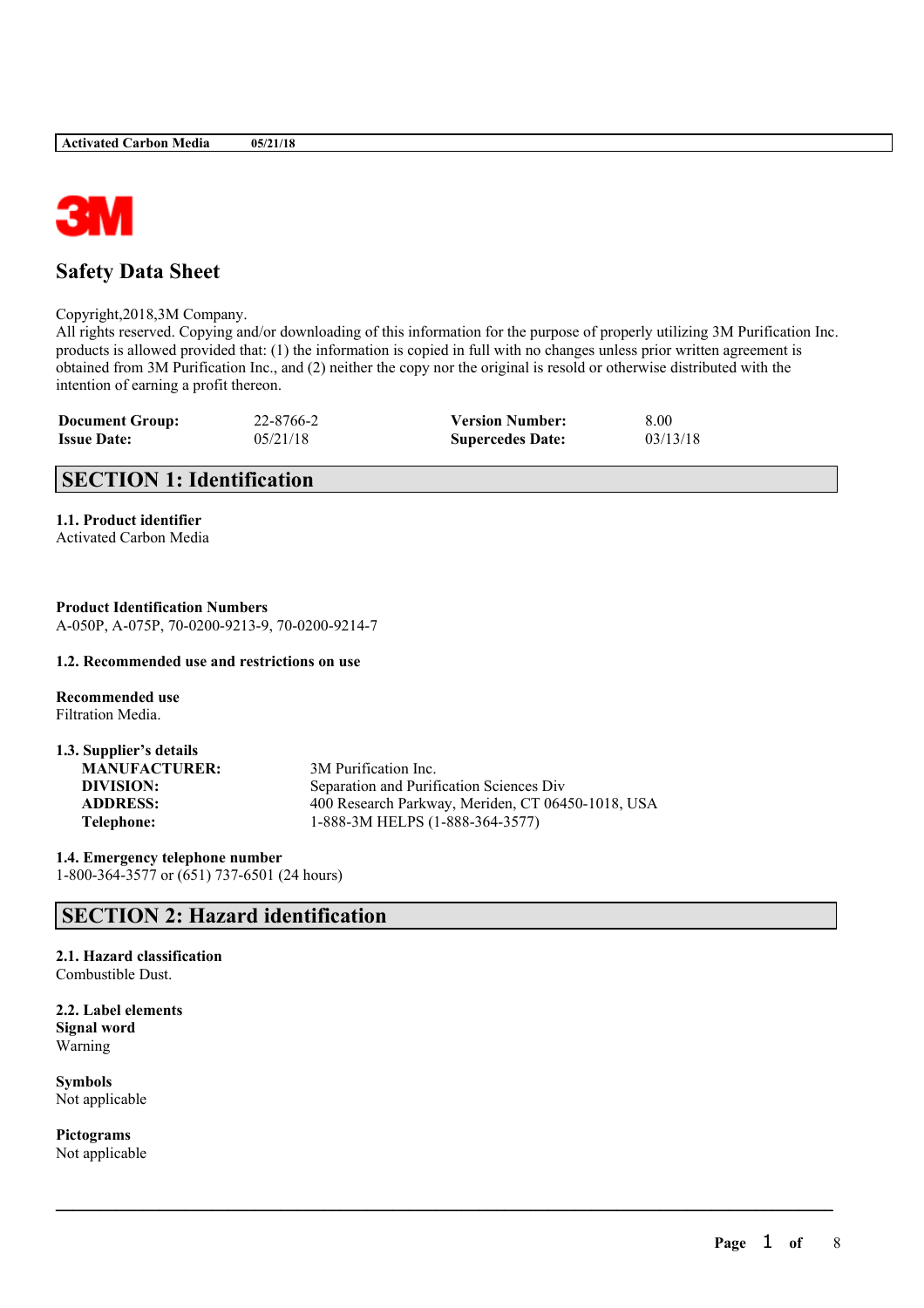### **Hazard Statements**

May form combustible dust concentrations in air.

### **Precautionary Statements**

**General:**

Keep out of reach of children.

# **SECTION 3: Composition/information on ingredients**

| Ingredient | $\mathbf{H}$<br>No.<br>$\ddotsc$<br>3.V.I | W <sub>1</sub><br>$%$ by |
|------------|-------------------------------------------|--------------------------|
| Carbon     | 7440-44-0                                 | 100                      |

# **SECTION 4: First aid measures**

### **4.1. Description of first aid measures**

#### **Inhalation:**

Remove person to fresh air. If you feel unwell, get medical attention.

#### **Skin Contact:**

Wash with soap and water. If signs/symptoms develop, get medical attention.

#### **Eye Contact:**

Flush with large amounts of water. Remove contact lenses if easy to do. Continue rinsing. If signs/symptoms persist, get medical attention.

#### **If Swallowed:**

Rinse mouth. If you feel unwell, get medical attention.

### **4.2. Most important symptoms and effects, both acute and delayed**

See Section 11.1. Information on toxicological effects.

### **4.3. Indication of any immediate medical attention and special treatment required**

Not applicable

### **SECTION 5: Fire-fighting measures**

#### **5.1. Suitable extinguishing media**

In case of fire: Use a fire fighting agent suitable for ordinary combustible material such as water or foam to extinguish.

#### **5.2. Special hazards arising from the substance or mixture**

Powdered material may form explosive dust-air mixture. Avoid fire fighting methods that would cause powders to become airborne.

#### **Hazardous Decomposition or By-Products**

| Substance |                 |
|-----------|-----------------|
|           | Carbon monoxide |
|           | Carbon dioxide  |

**Substance Condition** During Combustion During Combustion

#### **5.3. Special protective actions for fire-fighters**

Wear full protective clothing, including helmet, self-contained, positive pressure or pressure demand breathing apparatus, bunker coat and pants, bands around arms, waist and legs, face mask, and protective covering for exposed areas of the head.

 $\mathcal{L}_\mathcal{L} = \mathcal{L}_\mathcal{L} = \mathcal{L}_\mathcal{L} = \mathcal{L}_\mathcal{L} = \mathcal{L}_\mathcal{L} = \mathcal{L}_\mathcal{L} = \mathcal{L}_\mathcal{L} = \mathcal{L}_\mathcal{L} = \mathcal{L}_\mathcal{L} = \mathcal{L}_\mathcal{L} = \mathcal{L}_\mathcal{L} = \mathcal{L}_\mathcal{L} = \mathcal{L}_\mathcal{L} = \mathcal{L}_\mathcal{L} = \mathcal{L}_\mathcal{L} = \mathcal{L}_\mathcal{L} = \mathcal{L}_\mathcal{L}$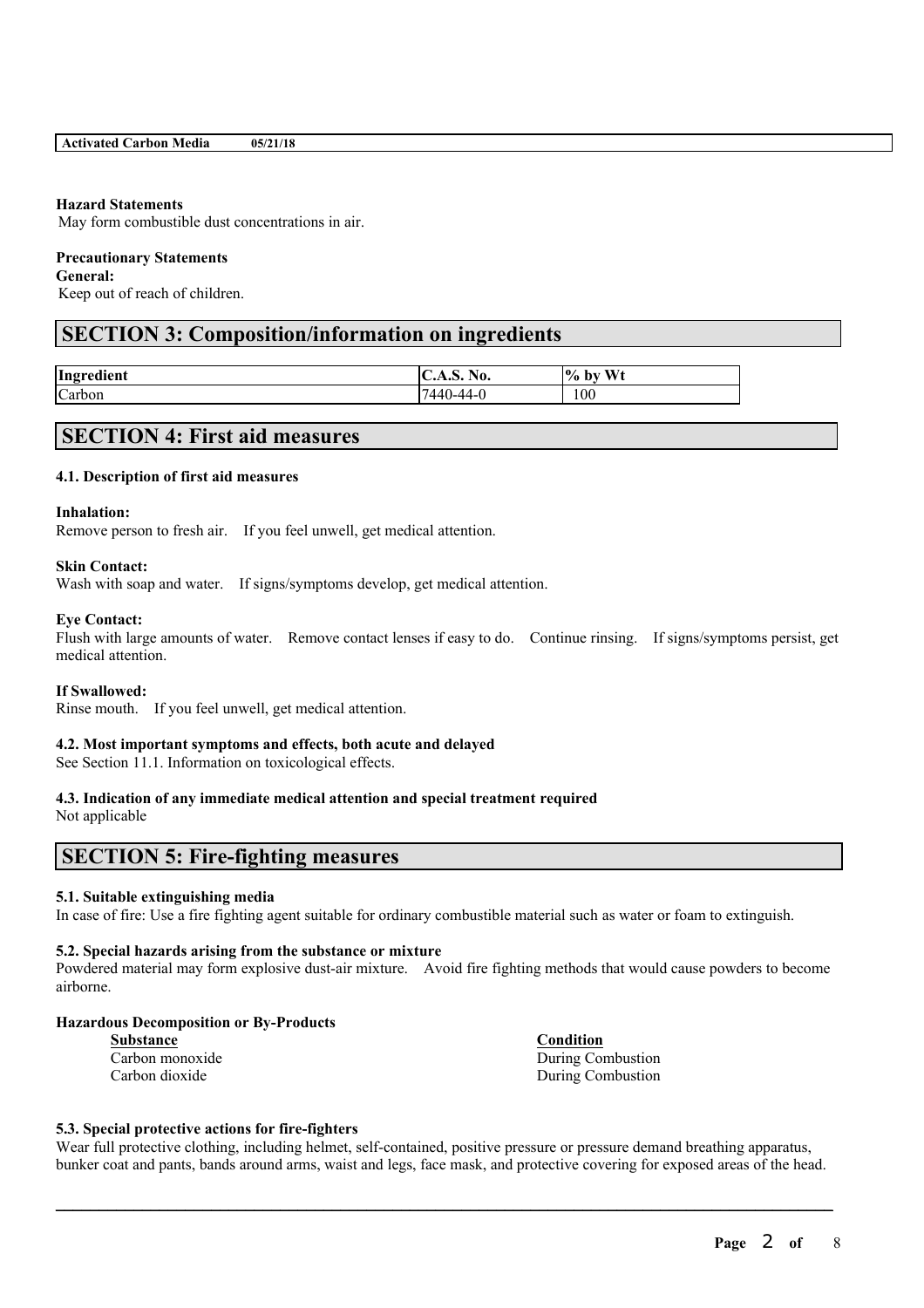### **SECTION 6: Accidental release measures**

#### **6.1. Personal precautions, protective equipment and emergency procedures**

Eliminate all ignition sources if safe to do so. Ventilate the area with fresh air. Observe precautions from other sections.

#### **6.2. Environmental precautions**

Avoid release to the environment.

#### **6.3. Methods and material for containment and cleaning up**

Avoid dispersal of dust in the air (i.e., clearing dust surfaces with compressed air). Use wet sweeping compound or water to avoid dusting. Sweep up. Place in a closed container approved for transportation by appropriate authorities. Clean up residue. Seal the container. Dispose of collected material as soon as possible in accordance with applicable local/regional/national/international regulations.

### **SECTION 7: Handling and storage**

#### **7.1. Precautions for safe handling**

Do not use in a confined area with minimal air exchange. Keep out of reach of children. Avoid breathing dust/fume/gas/mist/vapors/spray. Do not eat, drink or smoke when using this product. Wash thoroughly after handling. Avoid contact with oxidizing agents (eg. chlorine, chromic acid etc.) Dust clouds of this material in sufficient concentration in combination with an ignition source may be explosive. Dust deposits should not be allowed to accumulate on surfaces because of the potential for secondary explosions. Routine housekeeping should be instituted to ensure that combustible dusts do not accumulate on surfaces. Solids can generate static electricity charges when transferred and in mixing operations sufficient to be an ignition source. Evaluate the need for precautions, such as grounding and bonding, low energy transfer of material (e.g. low speed, short distance), or inert atmospheres.

#### **7.2. Conditions for safe storage including any incompatibilities**

Store away from oxidizing agents.

### **SECTION 8: Exposure controls/personal protection**

#### **8.1. Control parameters**

#### **Occupational exposure limits**

No occupational exposure limit values exist for any of the components listed in Section 3 of this SDS.

#### **8.2. Exposure controls**

#### **8.2.1. Engineering controls**

Provide local exhaust at process emission sources to control exposure near the source and to prevent the escape of dust into the work area. It is recommended that all dust control equipment (such as local exhaust ventilation), process equipment, and material transport systems involved in handling of this product be evaluated for the need for explosion-protection safeguards. Recognized safeguards include explosion relief vents, explosion suppression systems, and oxygen deficient process environments. Ensure that dust-handling systems (such as exhaust ducts, dust collectors, vessels, and processing equipment) are designed in a manner to prevent the escape of dust into the work area (i.e., there is no leakage from the equipment). Evaluate the need for electrically classified equipment.

#### **8.2.2. Personal protective equipment (PPE)**

#### **Eye/face protection**

Select and use eve/face protection to prevent contact based on the results of an exposure assessment. The following eve/face protection(s) are recommended:

 $\mathcal{L}_\mathcal{L} = \mathcal{L}_\mathcal{L} = \mathcal{L}_\mathcal{L} = \mathcal{L}_\mathcal{L} = \mathcal{L}_\mathcal{L} = \mathcal{L}_\mathcal{L} = \mathcal{L}_\mathcal{L} = \mathcal{L}_\mathcal{L} = \mathcal{L}_\mathcal{L} = \mathcal{L}_\mathcal{L} = \mathcal{L}_\mathcal{L} = \mathcal{L}_\mathcal{L} = \mathcal{L}_\mathcal{L} = \mathcal{L}_\mathcal{L} = \mathcal{L}_\mathcal{L} = \mathcal{L}_\mathcal{L} = \mathcal{L}_\mathcal{L}$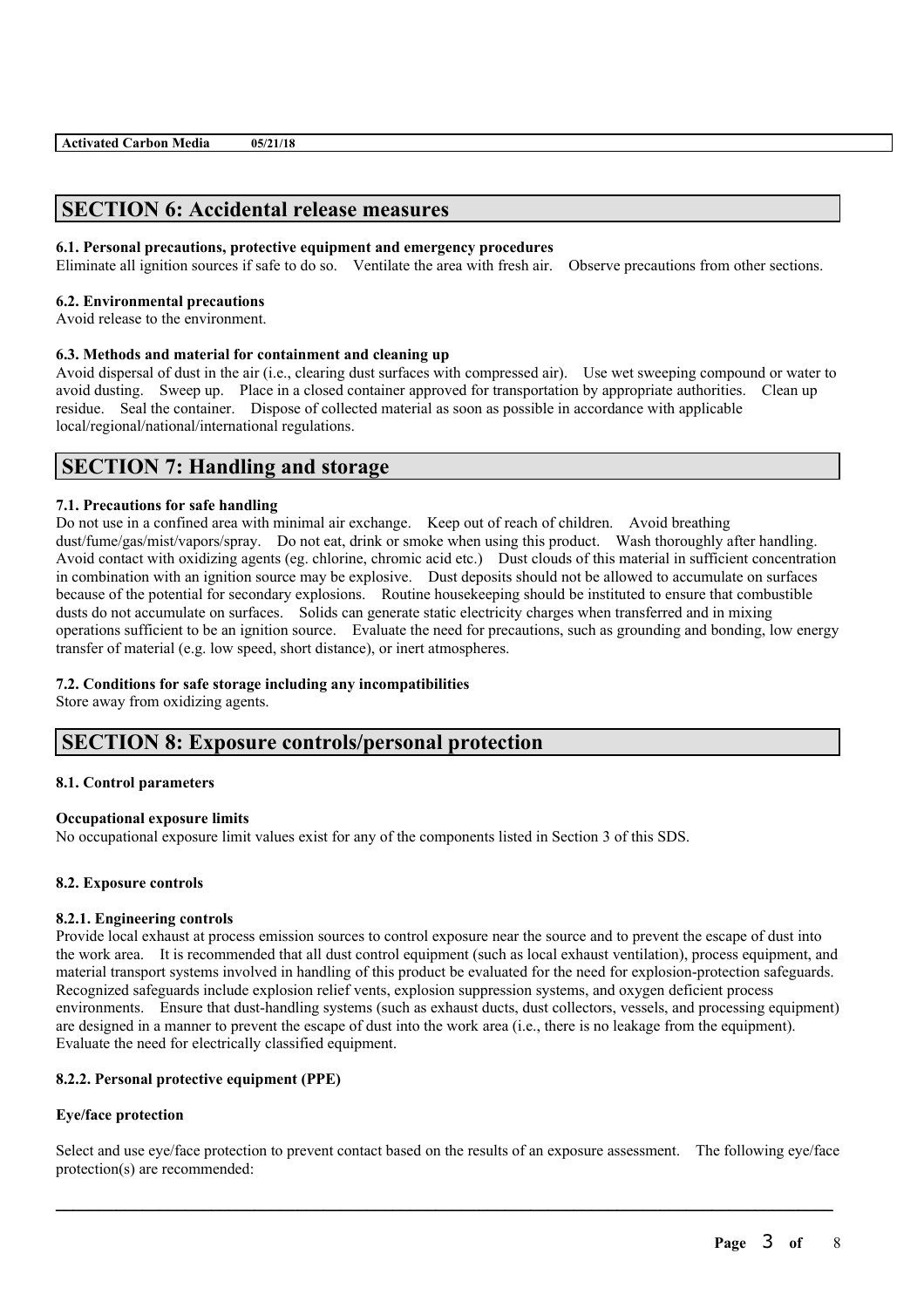#### **Activated Carbon Media 05/21/18**

Safety Glasses with side shields

#### **Skin/hand protection**

No chemical protective gloves are required.

#### **Respiratory protection**

An exposure assessment may be needed to decide if a respirator is required. If a respirator is needed, use respirators as part of a full respiratory protection program. Based on the results of the exposure assessment, select from the following respirator type(s) to reduce inhalation exposure:

Half facepiece or full facepiece air-purifying respirator suitable for particulates

For questions about suitability for a specific application, consult with your respirator manufacturer.

### **SECTION 9: Physical and chemical properties**

#### **9.1. Information on basic physical and chemical properties**

| <b>General Physical Form:</b>          | Solid                   |
|----------------------------------------|-------------------------|
| <b>Specific Physical Form:</b>         | Granules                |
| Odor, Color, Grade:                    | Black particulate solid |
| <b>Odor threshold</b>                  | No Data Available       |
| рH                                     | Not Applicable          |
| <b>Melting point</b>                   | No Data Available       |
| <b>Boiling Point</b>                   | Not Applicable          |
| <b>Flash Point</b>                     | No flash point          |
| <b>Evaporation rate</b>                | No Data Available       |
| <b>Flammability (solid, gas)</b>       | Not Classified          |
| <b>Flammable Limits(LEL)</b>           | Not Applicable          |
| <b>Flammable Limits(UEL)</b>           | Not Applicable          |
| <b>Vapor Pressure</b>                  | Nil                     |
| <b>Vapor Density</b>                   | Nil                     |
| <b>Density</b>                         | $2.3$ g/cm3             |
| <b>Specific Gravity</b>                | 2.3 $[RefStd:WATER=1]$  |
| <b>Solubility in Water</b>             | Negligible              |
| Solubility- non-water                  | No Data Available       |
| Partition coefficient: n-octanol/water | No Data Available       |
| <b>Autoignition temperature</b>        | No Data Available       |
| <b>Decomposition temperature</b>       | No Data Available       |
| <b>Viscosity</b>                       | No Data Available       |
|                                        |                         |

### **SECTION 10: Stability and reactivity**

### **10.1. Reactivity**

This material may be reactive with certain agents under certain conditions - see the remaining headings in this section.

 $\mathcal{L}_\mathcal{L} = \mathcal{L}_\mathcal{L} = \mathcal{L}_\mathcal{L} = \mathcal{L}_\mathcal{L} = \mathcal{L}_\mathcal{L} = \mathcal{L}_\mathcal{L} = \mathcal{L}_\mathcal{L} = \mathcal{L}_\mathcal{L} = \mathcal{L}_\mathcal{L} = \mathcal{L}_\mathcal{L} = \mathcal{L}_\mathcal{L} = \mathcal{L}_\mathcal{L} = \mathcal{L}_\mathcal{L} = \mathcal{L}_\mathcal{L} = \mathcal{L}_\mathcal{L} = \mathcal{L}_\mathcal{L} = \mathcal{L}_\mathcal{L}$ 

#### **10.2. Chemical stability** Stable.

#### **10.3. Possibility of hazardous reactions**

Hazardous polymerization will not occur.

#### **10.4. Conditions to avoid**

Not determined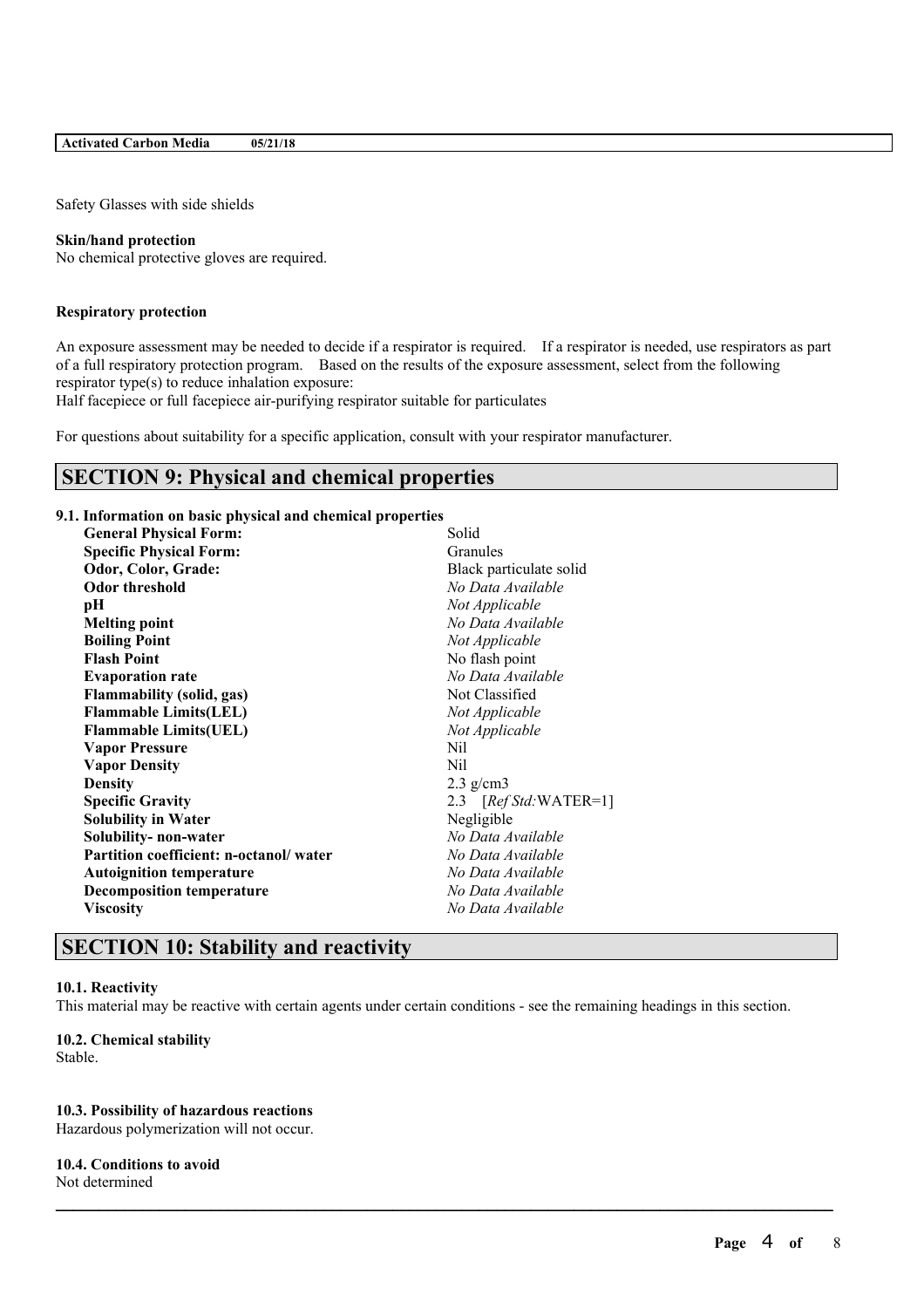# **10.5. Incompatible materials**

Strong oxidizing agents

#### **10.6. Hazardous decomposition products Substance Condition**

None known.

Refer to section 5.2 for hazardous decomposition products during combustion.

# **SECTION 11: Toxicological information**

The information below may not be consistent with the material classification in Section 2 if specific ingredient **classifications are mandated by a competent authority. In addition, toxicological data on ingredients may not be** reflected in the material classification and/or the signs and symptoms of exposure, because an ingredient may be present below the threshold for labeling, an ingredient may not be available for exposure, or the data may not be **relevant to the material as a whole.**

**11.1. Information on Toxicological effects**

**Signs and Symptoms of Exposure**

#### Based on test data and/or information on the components, this material may produce the following health effects:

#### **Inhalation:**

May be harmful if inhaled. Respiratory Tract Irritation: Signs/symptoms may include cough, sneezing, nasal discharge, headache, hoarseness, and nose and throat pain.

#### **Skin Contact:**

Mechanical Skin irritation: Signs/symptoms may include abrasion, redness, pain, and itching.

#### **Eye Contact:**

Mechanical eye irritation: Signs/symptoms may include pain, redness, tearing and corneal abrasion.

#### **Ingestion:**

May be harmful if swallowed.

Gastrointestinal Irritation: Signs/symptoms may include abdominal pain, stomach upset, nausea, vomiting and diarrhea.

#### **Toxicological Data**

If a component is disclosed in section 3 but does not appear in a table below, either no data are available for that endpoint or the data are not sufficient for classification.

#### **Acute Toxicity**

| Route       | <b>Species</b> | Value                                                |
|-------------|----------------|------------------------------------------------------|
| Inhalation- |                | No data available; calculated ATE5 - 12.5 mg/l       |
| Dust/Mist(4 |                |                                                      |
| hr)         |                |                                                      |
| Ingestion   |                | No data available; calculated ATE2,000 - 5,000 mg/kg |
| Dermal      |                | LD50 estimated to be $> 5,000$ mg/kg                 |
| Inhalation- | Rat            | $LC50 > 2.1$ mg/l                                    |
| Dust/Mist   |                |                                                      |
| (4 hours)   |                |                                                      |
| Ingestion   | Rat            | $LD50 > 2,000$ mg/kg                                 |
|             |                |                                                      |

 $\mathcal{L}_\mathcal{L} = \mathcal{L}_\mathcal{L} = \mathcal{L}_\mathcal{L} = \mathcal{L}_\mathcal{L} = \mathcal{L}_\mathcal{L} = \mathcal{L}_\mathcal{L} = \mathcal{L}_\mathcal{L} = \mathcal{L}_\mathcal{L} = \mathcal{L}_\mathcal{L} = \mathcal{L}_\mathcal{L} = \mathcal{L}_\mathcal{L} = \mathcal{L}_\mathcal{L} = \mathcal{L}_\mathcal{L} = \mathcal{L}_\mathcal{L} = \mathcal{L}_\mathcal{L} = \mathcal{L}_\mathcal{L} = \mathcal{L}_\mathcal{L}$ 

 $ATE = acute$  toxicity estimate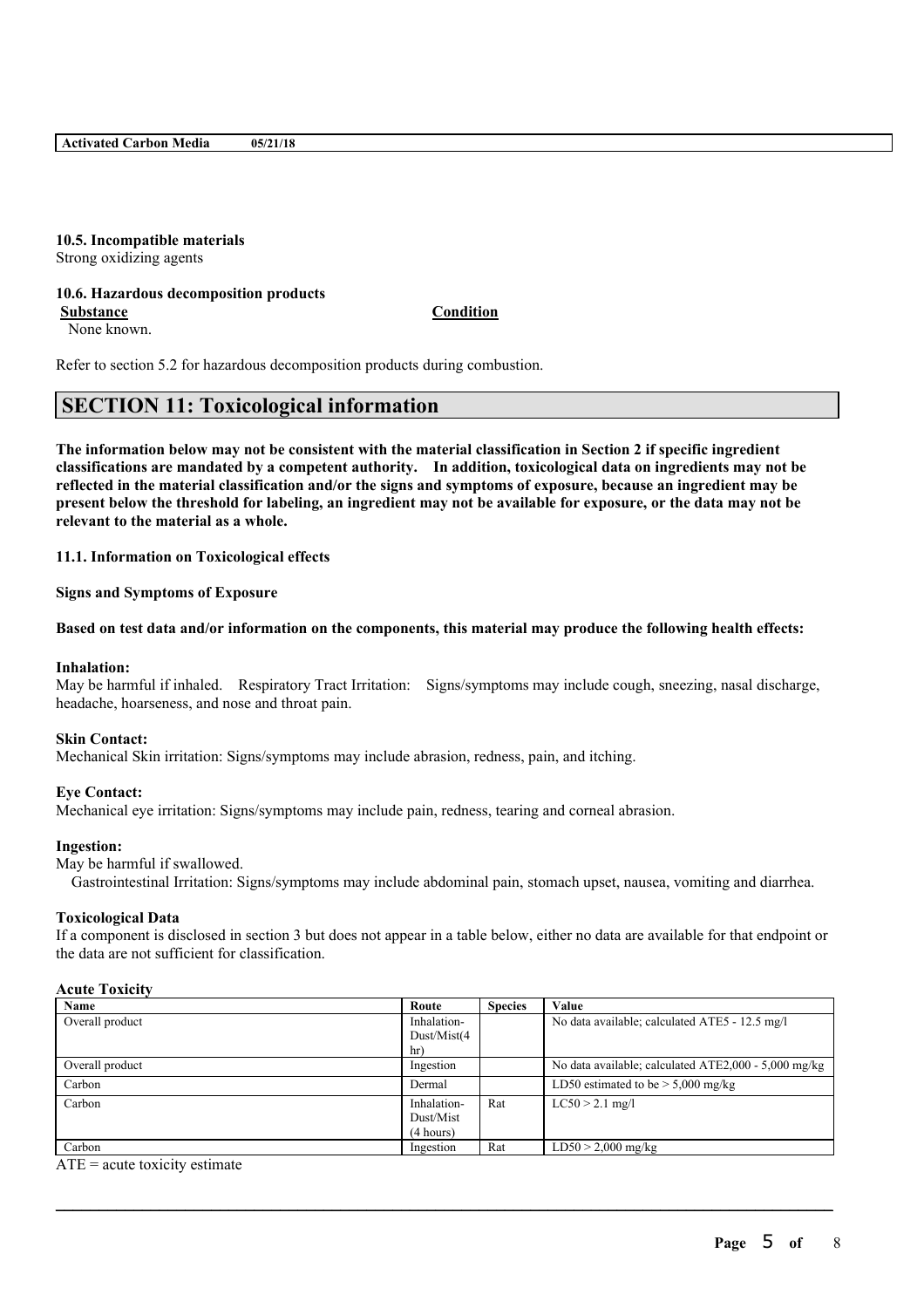#### **Activated Carbon Media 05/21/18**

#### **Skin Corrosion/Irritation**

| Name   | $\sim$<br><b>Species</b> | <b>WY 3</b><br>Value                   |
|--------|--------------------------|----------------------------------------|
|        |                          |                                        |
| Carbon | Rabbit                   | . .<br>No.<br>o significant irritation |

#### **Serious Eye Damage/Irritation**

| Name   | <b>Species</b> | Value              |
|--------|----------------|--------------------|
| Carbon | Rabbit         | .<br>Mild irritant |

#### **Skin Sensitization**

For the component/components, either no data are currently available or the data are not sufficient for classification.

#### **Respiratory Sensitization**

For the component/components, either no data are currently available or the data are not sufficient for classification.

#### **Germ Cell Mutagenicity**

For the component/components, either no data are currently available or the data are not sufficient for classification.

#### **Carcinogenicity**

For the component/components, either no data are currently available or the data are not sufficient for classification.

#### **Reproductive Toxicity**

#### **Reproductive and/or Developmental Effects**

For the component/components, either no data are currently available or the data are not sufficient for classification.

#### **Target Organ(s)**

#### **Specific Target Organ Toxicity - single exposure**

For the component/components, either no data are currently available or the data are not sufficient for classification.

#### **Specific Target Organ Toxicity - repeated exposure**

For the component/components, either no data are currently available or the data are not sufficient for classification.

#### **Aspiration Hazard**

For the component/components, either no data are currently available or the data are not sufficient for classification.

Please contact the address or phone number listed on the first page of the SDS for additional toxicological information **on this material and/or its components.**

### **SECTION 12: Ecological information**

#### **Ecotoxicological information**

Please contact the address or phone number listed on the first page of the SDS for additional ecotoxicological information on this material and/or its components.

#### **Chemical fate information**

Please contact the address or phone number listed on the first page of the SDS for additional chemical fate information on this material and/or its components.

 $\mathcal{L}_\mathcal{L} = \mathcal{L}_\mathcal{L} = \mathcal{L}_\mathcal{L} = \mathcal{L}_\mathcal{L} = \mathcal{L}_\mathcal{L} = \mathcal{L}_\mathcal{L} = \mathcal{L}_\mathcal{L} = \mathcal{L}_\mathcal{L} = \mathcal{L}_\mathcal{L} = \mathcal{L}_\mathcal{L} = \mathcal{L}_\mathcal{L} = \mathcal{L}_\mathcal{L} = \mathcal{L}_\mathcal{L} = \mathcal{L}_\mathcal{L} = \mathcal{L}_\mathcal{L} = \mathcal{L}_\mathcal{L} = \mathcal{L}_\mathcal{L}$ 

### **SECTION 13: Disposal considerations**

#### **13.1. Disposal methods**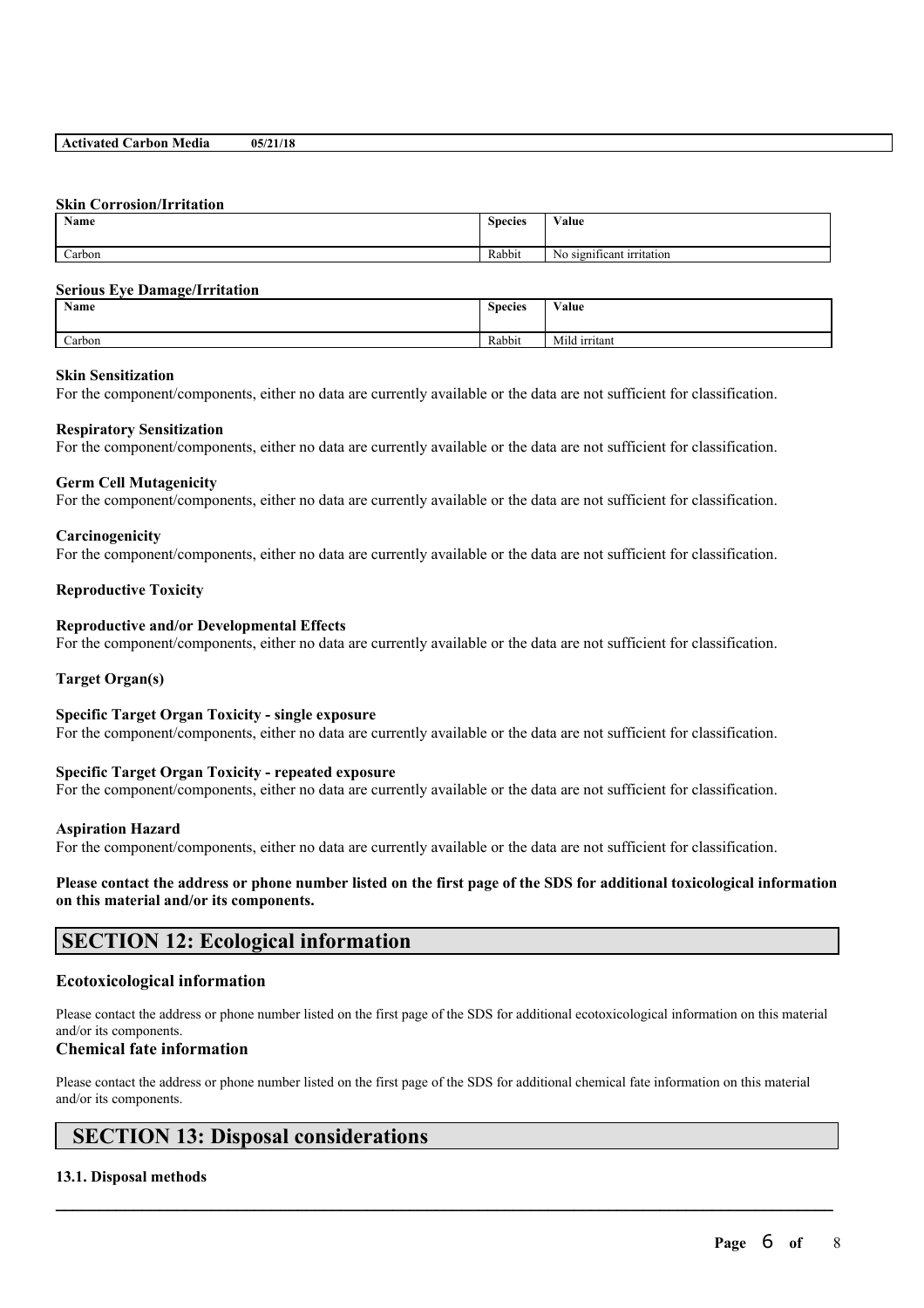| 1/18<br>$-0.5$<br>Media<br>arbon<br>-41<br>. |
|----------------------------------------------|
|----------------------------------------------|

Dispose of contents/ container in accordance with the local/regional/national/international regulations.

Incinerate in a permitted waste incineration facility. Proper destruction may require the use of additional fuel during incineration processes. Empty drums/barrels/containers used for transporting and handling hazardous chemicals (chemical substances/mixtures/preparations classified as Hazardous as per applicable regulations) shall be considered, stored, treated & disposed of as hazardous wastes unless otherwise defined by applicable waste regulations. Consult with the respective regulating authorities to determine the available treatment and disposal facilities.

#### **EPA Hazardous Waste Number (RCRA):** Not regulated

### **SECTION 14: Transport Information**

Please contact the emergency numbers listed on the first page of the SDS for Transportation Information for this material.

### **SECTION 15: Regulatory information**

#### **15.1. US Federal Regulations**

Contact manufacturer for more information

#### **EPCRA 311/312 Hazard Classifications:**

**Physical Hazards** Combustible Dust

# **Health Hazards**

Not applicable

#### **15.2. State Regulations**

Contact manufacturer for more information

#### **15.3. Chemical Inventories**

The components of this product are in compliance with the chemical notification requirements of TSCA. All required components of this product are listed on the active portion of the TSCA Inventory.

Contact manufacturer for more information

#### **15.4. International Regulations**

Contact manufacturer for more information

**This SDS has been prepared to meet the U.S. OSHA Hazard Communication Standard, 29 CFR 1910.1200.**

### **SECTION 16: Other information**

#### **NFPA Hazard Classification**

**Health:** 1 **Flammability:** 1 **Instability:** 0 **Special Hazards:** None

National Fire Protection Association (NFPA) hazard ratings are designed for use by emergency response personnel to address the hazards that are presented by short-term, acute exposure to a material under conditions of fire, spill, or similar emergencies. Hazard ratings are primarily based on the inherent physical and toxic properties of the material but also include the toxic properties of combustion or decomposition products that are known to be generated in significant quantities.

 $\mathcal{L}_\mathcal{L} = \mathcal{L}_\mathcal{L} = \mathcal{L}_\mathcal{L} = \mathcal{L}_\mathcal{L} = \mathcal{L}_\mathcal{L} = \mathcal{L}_\mathcal{L} = \mathcal{L}_\mathcal{L} = \mathcal{L}_\mathcal{L} = \mathcal{L}_\mathcal{L} = \mathcal{L}_\mathcal{L} = \mathcal{L}_\mathcal{L} = \mathcal{L}_\mathcal{L} = \mathcal{L}_\mathcal{L} = \mathcal{L}_\mathcal{L} = \mathcal{L}_\mathcal{L} = \mathcal{L}_\mathcal{L} = \mathcal{L}_\mathcal{L}$